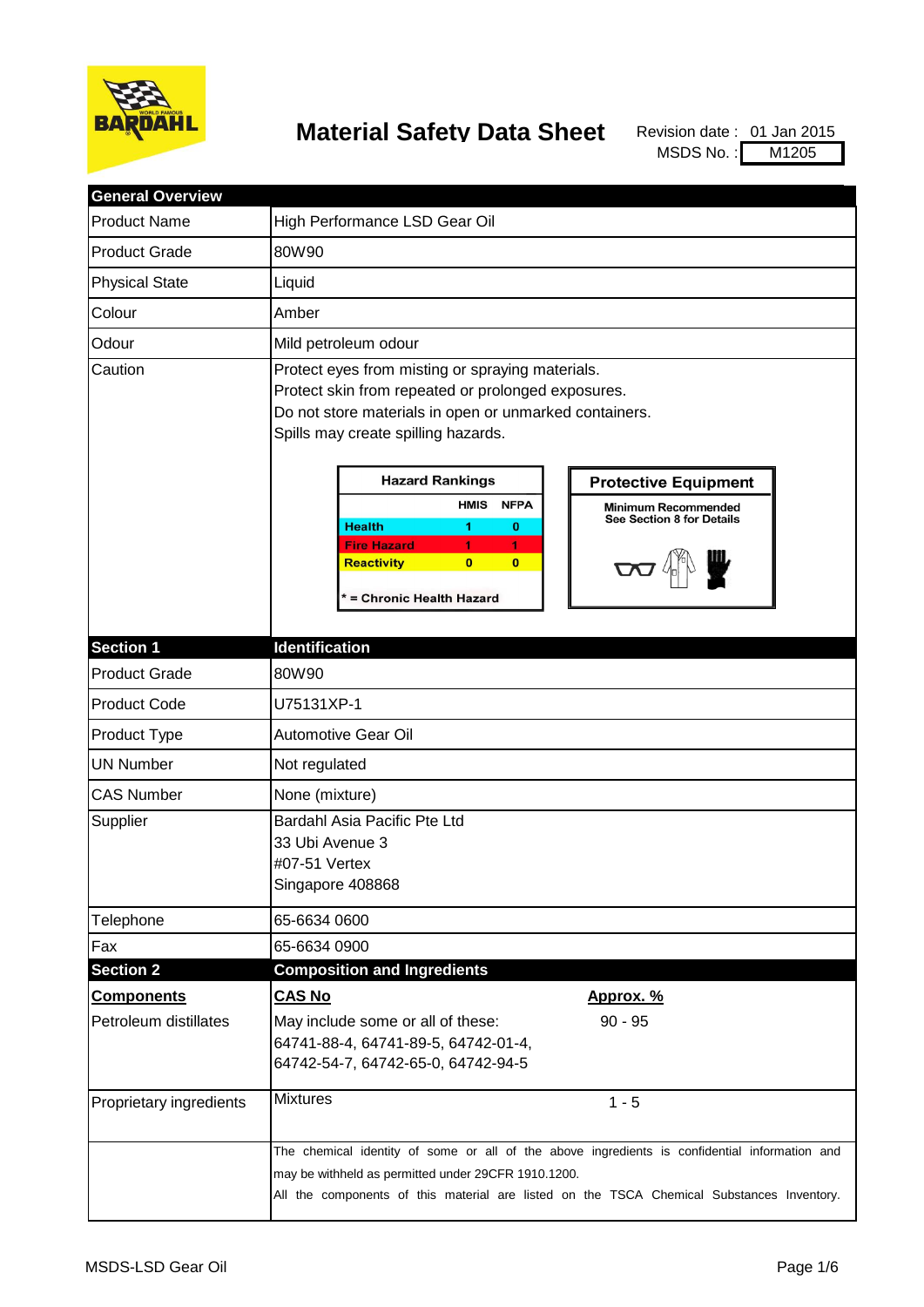| <b>Section 3</b>                         | <b>Hazards Identification</b>                                                                                                                                                                                                                                                                                                                                                                                                                                                                                            |  |
|------------------------------------------|--------------------------------------------------------------------------------------------------------------------------------------------------------------------------------------------------------------------------------------------------------------------------------------------------------------------------------------------------------------------------------------------------------------------------------------------------------------------------------------------------------------------------|--|
| Major route(s) of entry                  | Skin contact.                                                                                                                                                                                                                                                                                                                                                                                                                                                                                                            |  |
| Inhalation                               | No significant adverse health effects are expected to occur upon short-term<br>exposure. At elevated temperatures, and/or in enclosed spaces, product mist<br>or vapors may irritate the mucous membranes of the nose, throat, bronchi and<br>lungs.                                                                                                                                                                                                                                                                     |  |
| Skin contact                             | This material can cause skin irritation from prolonged or repeated contact.<br>Injection under the skin can cause inflammation and swelling. Injection of<br>pressurised hydrocarbons can cause severe permanent tissue damage. Initial<br>symptoms may be minor. Injection of petroleum hydrocarbons requires<br>immediate medical attention.                                                                                                                                                                           |  |
| Eye contact                              | This product can cause transient mild eye irritation with short-term contact<br>with liquid sprays or mists. Symptoms include stinging, watering, redness<br>and swelling.                                                                                                                                                                                                                                                                                                                                               |  |
| Ingestion                                | If swallowed, large volumes of material can cause generalized depression,<br>headache, drowsiness, nausea, vomiting and diarrhea. Smaller doses can<br>cause a laxative effect. If aspirated into the lungs, liquid can cause lung<br>damage.                                                                                                                                                                                                                                                                            |  |
| Chronic Health<br><b>Effects Summary</b> | This product contains a petroleum-based mineral oil. Prolonged or repeated<br>skin contact can cause mild irritation and inflammation characterized by<br>drying, cracking, (dermatitis) or oil acne. Repeated or prolonged inhalation of<br>petroleum-based mineral oil mists at concentration above applicable work-<br>place exposure levels can cause respiratory irritation or other pulmonary<br>effects.                                                                                                          |  |
| Conditions aggravated<br>by Exposure     | Disorders of the following organs or organ systems that may be aggravated<br>by significant exposure to this material or its components include:<br>Skin                                                                                                                                                                                                                                                                                                                                                                 |  |
| Target Organs                            | This<br>material<br>following<br>may<br>cause<br>damage<br>to<br>the<br>organs:                                                                                                                                                                                                                                                                                                                                                                                                                                          |  |
| Carcinogen                               | This product is not known to contain any component at concentration above<br>0.1% which are considered carcinogenic by OSHA, IARC or NTP.                                                                                                                                                                                                                                                                                                                                                                                |  |
| <b>Section 4</b>                         | <b>First Aid Measures</b>                                                                                                                                                                                                                                                                                                                                                                                                                                                                                                |  |
| Eyes                                     | Check for and remove contact lenses. Flush eyes immediately with fresh<br>water for several minutes while holding the eyelids open. If irritation persist,<br>see a doctor.                                                                                                                                                                                                                                                                                                                                              |  |
| Skin                                     | If burned by hot material, cool skin by quenching with large amount of cold water.<br>For contact with product at ambient temperatures, remove contaminated<br>shoes and clothing. Wipe off excess material. Wash exposed skin with mild<br>soap and water. Seek medical attention if tissue appears damaged or pain/<br>irritation persists. Thoroughly clean contaminated clothing before reuse.<br>Discard contaminated leather goods. If material is injected under the skin, seek<br>medical attention immediately. |  |
| Ingestion                                | Do not induce vomiting except on advice of medical personnel. Do not give<br>anything to drink unless directed by a physician. Never give anything by<br>mouth to a person who is not fully conscious. If significant amounts are<br>swallowed or irritation or discomfort occurs, seek medical help immediately.                                                                                                                                                                                                        |  |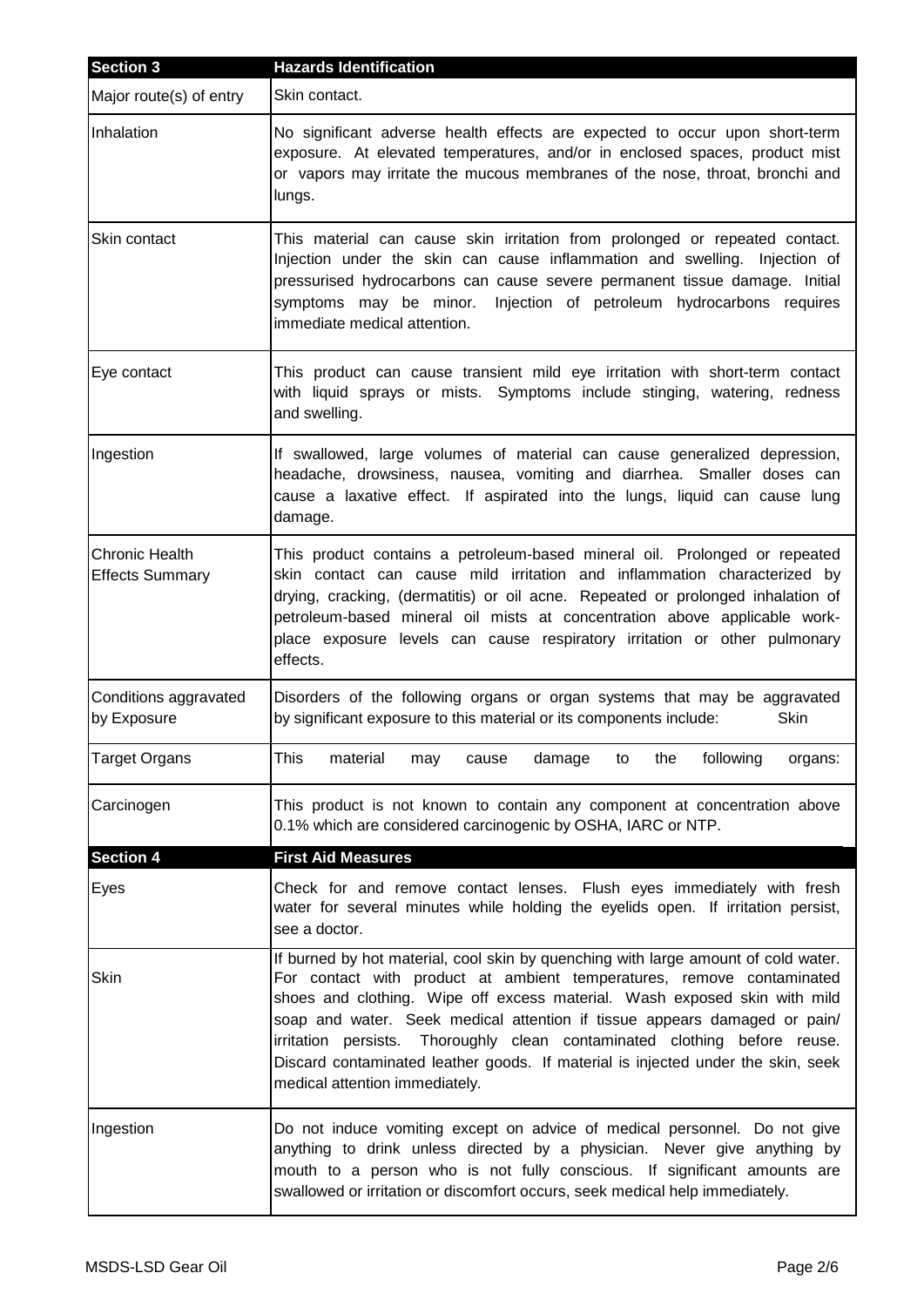| Inhalation                              | Vaporization is not expected at ambient temperatures. This material is not<br>expected to cause inhalation-related disorders under anticipated conditions<br>of use. In case of overexposure, move the person to fresh air.                                                                                                                                                                                                                                                            |
|-----------------------------------------|----------------------------------------------------------------------------------------------------------------------------------------------------------------------------------------------------------------------------------------------------------------------------------------------------------------------------------------------------------------------------------------------------------------------------------------------------------------------------------------|
| Notes to Physician                      | Treatment should be controlled by symptoms and clinical conditions.<br>Emesis<br>maybe induced under medical supervision. In general, emesis induction is<br>unnecessary in such high viscosity, low volatility product.<br>In the event of injection in underlying tissue, immediate treatment<br>SKIN:<br>include extensive incision, debridement, and saline<br>should<br>irrigation.<br>Inadequate treatment can result in ischemia and gangrene. Early symptoms<br>maybe minimal. |
| <b>Section 5</b>                        | <b>Fire Fighting Measures</b>                                                                                                                                                                                                                                                                                                                                                                                                                                                          |
| Flammability                            | NFPA Class-IIIB combustible material                                                                                                                                                                                                                                                                                                                                                                                                                                                   |
| Classification                          |                                                                                                                                                                                                                                                                                                                                                                                                                                                                                        |
| Auto Ignition Temp.                     | Not available                                                                                                                                                                                                                                                                                                                                                                                                                                                                          |
| <b>Flammable limits</b>                 | Not determined                                                                                                                                                                                                                                                                                                                                                                                                                                                                         |
| Flash Point, °C                         | > 200                                                                                                                                                                                                                                                                                                                                                                                                                                                                                  |
| <b>Extinguishing Media</b>              | Use water fog, dry chemical, foam or carbon dioxide type. Water or foam<br>may cause frothing. Use water to cool fire-exposed containers. If a spill or<br>leak has not ignited, use water spray to disperse the vapour and provide<br>protection to personnel attempting to stop the leak.                                                                                                                                                                                            |
| Explosion / Fire<br>Hazards             | For fires involving this material, do not enter any enclosed or confined space<br>without self-contained breathing apparatus to protect against the hazardous<br>effects of combustion products or oxygen deficiency.                                                                                                                                                                                                                                                                  |
| <b>Hazardous Combustion</b><br>Products | Carbon dioxide, carbon monoxide, smoke, fumes, unburned hydrocarbons<br>and trace oxides of sulphur and/or nitrogen.                                                                                                                                                                                                                                                                                                                                                                   |
| <b>Section 6</b>                        | <b>Accidental Release Measures</b>                                                                                                                                                                                                                                                                                                                                                                                                                                                     |
| In case of Spill                        | Stop the source of leak or release and contain spill if possible. Ventilate the<br>area. Use respirator and protective clothing as discussed in this MSDS.<br>Collect with absorbent material and place in appropriate, labeled containers<br>for disposal, or if permitted, flush spilled area with water.                                                                                                                                                                            |
| <b>Section 7</b>                        | <b>Handling and Storage</b>                                                                                                                                                                                                                                                                                                                                                                                                                                                            |
| Handling                                | Avoid<br>contamination<br>and<br>extreme<br>temperatures<br>minimize<br>product<br>to<br>degradtion. Empty containers may contain product residues that can ignite<br>with explosive force. Do not pressurize, cut, weld, braze, solder, drill or grind on<br>containers. Do not expose product containers to flames, spark, heat or other<br>potential ignition sources.                                                                                                              |
| Storage                                 | Keep containers closed. Do not store with strong oxidizing agents. Do not<br>store at elevated temperatures. Avoid storing in direct sunlight for extended<br>periods of time. Consult appropriate federal, state or local authorities before<br>reusing, reconditioning, reclaiming, recycling or disposing of empty containers<br>and/or waste residues of this product.                                                                                                             |
| <b>Section 8</b>                        | <b>Exposure Controls / Personal Protection</b>                                                                                                                                                                                                                                                                                                                                                                                                                                         |
| Ventilation                             | Use general ventilation or local exhaust as required to maintain exposures<br>below the occupational exposure limits.                                                                                                                                                                                                                                                                                                                                                                  |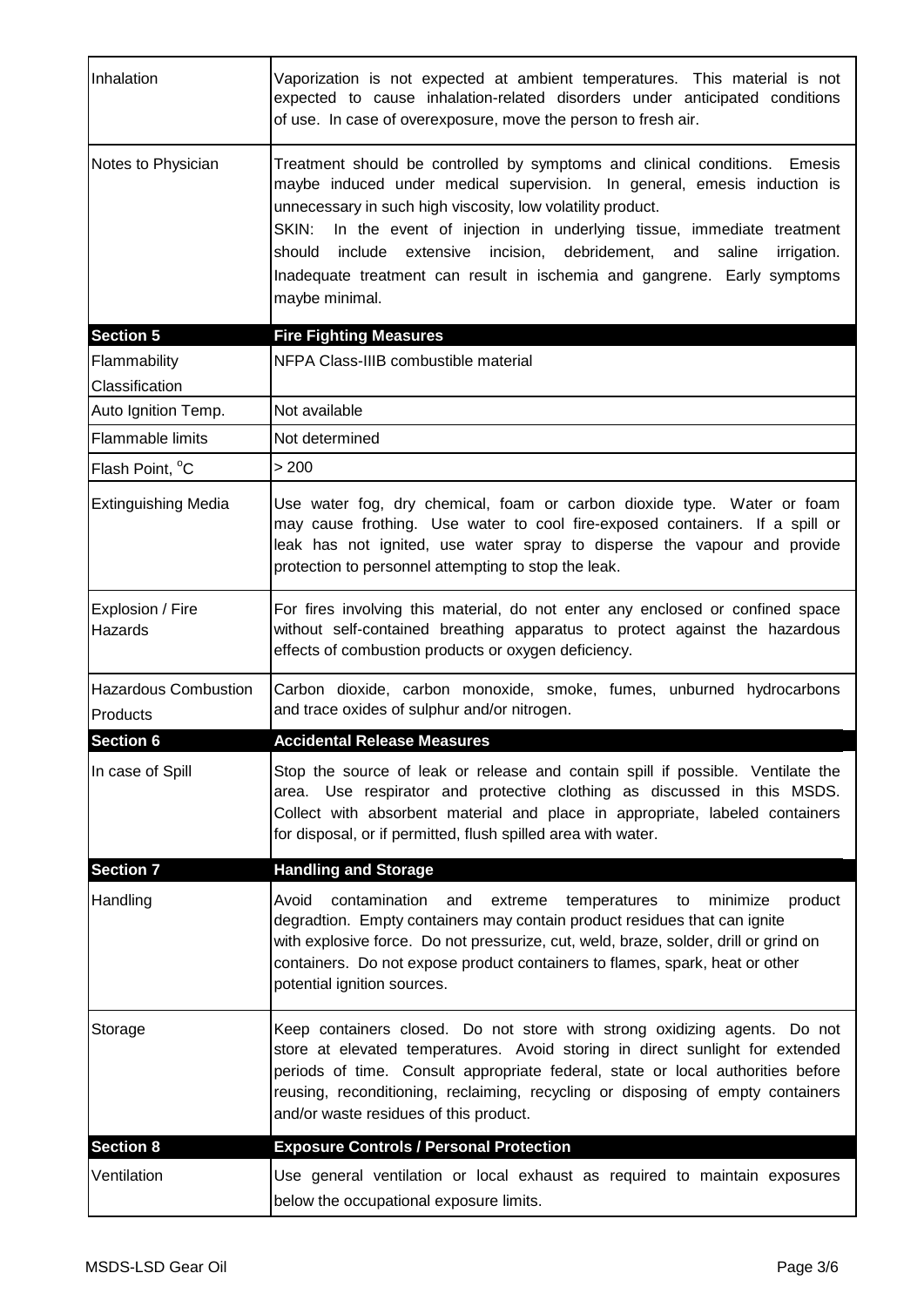| Eyes                              | Avoid eye contact. The wearing of chemical safety goggles or face shield is<br>recommended. Have suitable ear wash water available.                                                                                                                                                                                                                                                           |  |
|-----------------------------------|-----------------------------------------------------------------------------------------------------------------------------------------------------------------------------------------------------------------------------------------------------------------------------------------------------------------------------------------------------------------------------------------------|--|
| Skin                              | Exposed personnel should exercise reasonable personal cleanliness; this<br>includes cleansing exposed area several times daily with soap and water,<br>and laundering or dry cleaning soiled work clothing at least weekly. Safety<br>shower is recommended near the work station.                                                                                                            |  |
| Inhalation                        | Respiratory protection is normally not required. However, if operating conditions<br>ions create airborne concentrations, which exceed the recommended exposure<br>standard(s), the use of an approved respirator is recommended.                                                                                                                                                             |  |
| <b>Hand Protection</b>            | Use gloves of chemical resistant materials such as neoprene or heavy nitrile<br>rubber or appropriate barrier cream with prolonged or repeated contact. If the<br>product is processed or handled at elevated temperatures, protect against<br>thermal burns by using heat-resistant (insulated) gloves. Do not wear gloves<br>or loose fitting clothing around rotating or moving equipment. |  |
| Clothing<br>Recommendations       | Long sleeve shirt is recommended. Wear a chemically protective apron if<br>available. Do not wear rings, watches, or similar apparel that could entrap<br>the material and cause a skin reaction.                                                                                                                                                                                             |  |
| <b>Exposure limits</b>            | Oil mist, mineral<br><b>ACGIH TLV (USA)</b><br>TWA: $5 \text{ mg/m}^3$ 8 hrs<br>STEL: 10 mg/m <sup>3</sup> 15 minutes<br><b>OSHA PEL (USA)</b><br>TWA: $5 \text{ mg/m}^3$ 8 hrs                                                                                                                                                                                                               |  |
| <b>Section 9</b>                  | <b>Physical and Chemical Properties (Typical)</b>                                                                                                                                                                                                                                                                                                                                             |  |
|                                   |                                                                                                                                                                                                                                                                                                                                                                                               |  |
| <b>Product Grade</b>              | 80W90                                                                                                                                                                                                                                                                                                                                                                                         |  |
| Flash Point, °C                   | 230                                                                                                                                                                                                                                                                                                                                                                                           |  |
| Density @ 15°C, kg/l              | 0.8910                                                                                                                                                                                                                                                                                                                                                                                        |  |
| Viscosity@40°C, cSt               | 142                                                                                                                                                                                                                                                                                                                                                                                           |  |
|                                   | 14.6                                                                                                                                                                                                                                                                                                                                                                                          |  |
| Viscosity@100°C cSt<br>Appearance | Amber liquid                                                                                                                                                                                                                                                                                                                                                                                  |  |
| Odour                             | Mild petroleum odour                                                                                                                                                                                                                                                                                                                                                                          |  |
| <b>Boiling Range</b>              | Not determined                                                                                                                                                                                                                                                                                                                                                                                |  |
| Vapour Pressure                   | < 0.1 mmHg @ 25 deg C                                                                                                                                                                                                                                                                                                                                                                         |  |
| pH                                | Not determined                                                                                                                                                                                                                                                                                                                                                                                |  |
| Solubility in water               | Insoluble                                                                                                                                                                                                                                                                                                                                                                                     |  |
| Percent volatile                  | Negligible                                                                                                                                                                                                                                                                                                                                                                                    |  |
| Evaporation                       | Not determined                                                                                                                                                                                                                                                                                                                                                                                |  |
| <b>Section 10</b>                 | <b>Stability and Reactivity</b>                                                                                                                                                                                                                                                                                                                                                               |  |
| <b>Stability</b>                  | Stable                                                                                                                                                                                                                                                                                                                                                                                        |  |
| Conditions to avoid               | Avoid heating to decomposition                                                                                                                                                                                                                                                                                                                                                                |  |
| Incompatibility                   | Normally unreactive, however, avoid strong bases at high temperatures, strong<br>acids, strong oxidising agents and materials reactive with hydroxyl compounds.                                                                                                                                                                                                                               |  |
| Hazardous                         | No additional hazardous decomposition products were identified other than                                                                                                                                                                                                                                                                                                                     |  |
| Decomposition products            | the combustion products identified in Section 5.                                                                                                                                                                                                                                                                                                                                              |  |
| Hazardous                         | Will not occur                                                                                                                                                                                                                                                                                                                                                                                |  |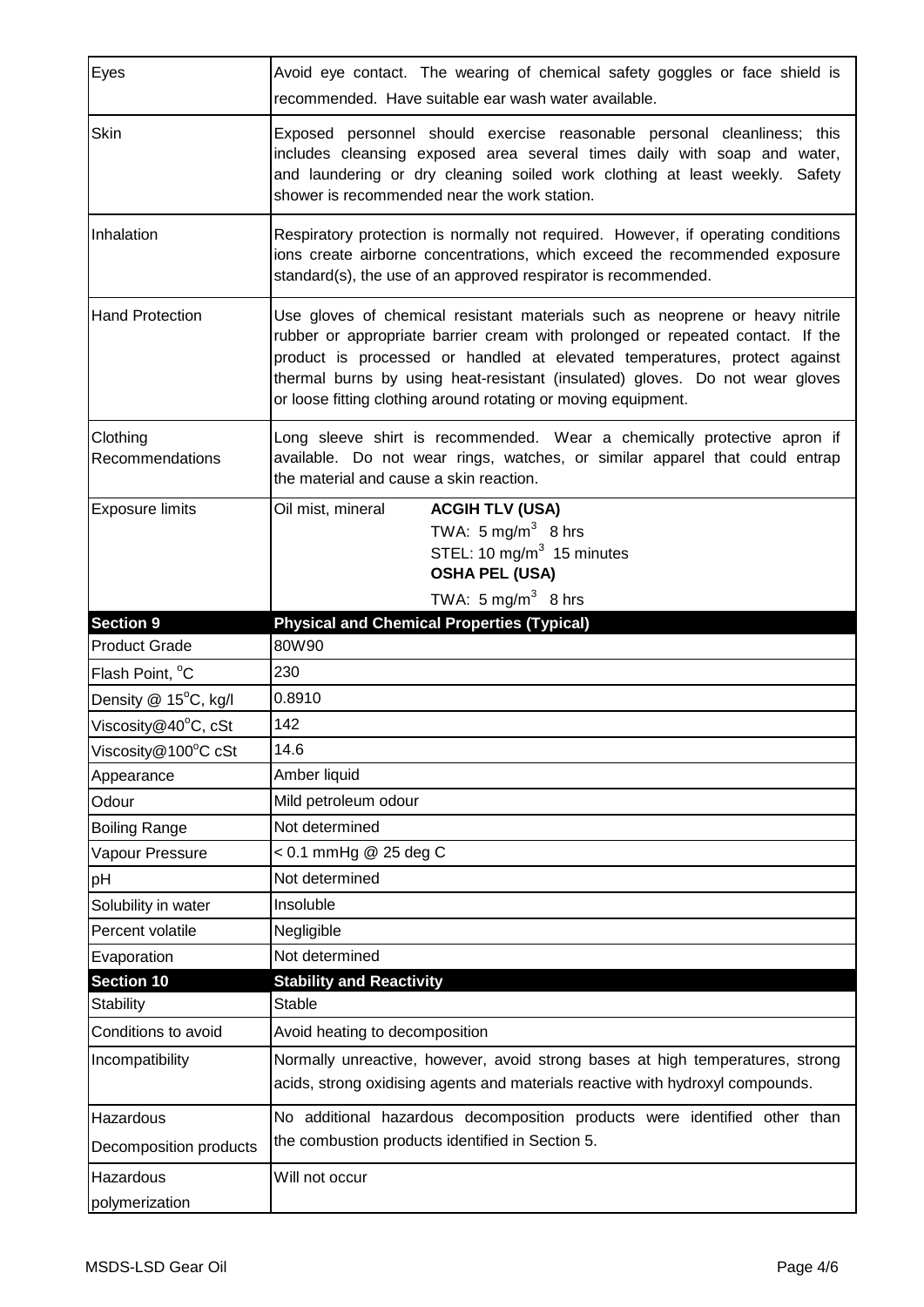| <b>Section 11</b>                                                           | <b>Toxicity Information</b>                                                                                                                                                                                                                                                                                                                                                                                                                                                                                                                                                                                                                                                                 |
|-----------------------------------------------------------------------------|---------------------------------------------------------------------------------------------------------------------------------------------------------------------------------------------------------------------------------------------------------------------------------------------------------------------------------------------------------------------------------------------------------------------------------------------------------------------------------------------------------------------------------------------------------------------------------------------------------------------------------------------------------------------------------------------|
| <b>Toxicity Data</b>                                                        | Distillates, residue oils, petroleum light and heavy paraffinic:<br>ORAL (LD50)<br>Acute: $>$ 5000 mg/kg [Rat]<br>DERMAL (LD50)<br>Acute: $>$ 2000 mg/kg [Rabbit]                                                                                                                                                                                                                                                                                                                                                                                                                                                                                                                           |
|                                                                             | Mineral oil mists derived from highly refined oils are reported to have low acute<br>and sub-acute toxicities in animals. Effects from single and short-term<br>repeated exposure to high concentration of mineral oil mists well above<br>applicable workplace exposure levels include lung inflammatory reaction,<br>lipoid granuloma formation and lipoid pneumonia. In acute and sub-acute<br>studies involving exposure to lower concentration of mineral oil mists at or near<br>current workplace exposure levels produced no significant toxicological effects.<br>In long term studies (up to 2 years) no carcinogenic effects have been reported<br>on any animal species tested. |
| Section 12                                                                  | <b>Ecology Information</b>                                                                                                                                                                                                                                                                                                                                                                                                                                                                                                                                                                                                                                                                  |
| Ecotoxicity                                                                 | Analysis on ecological effects has not been conducted on this product.<br>However, if spilled, this product and any contaminated soil or water may be<br>harmful to human, animal and aquatic life. Also the coating action associated<br>with petroleum and petroleum products can be harmful or fatal to aquatic life and<br>waterfowl.                                                                                                                                                                                                                                                                                                                                                   |
| <b>Environmental Fate</b>                                                   | An environmental fate analysis has not been conducted on this specific<br>product. Plants and animals may experience harmful or fatal effects when<br>coated with petroleum-based produtcs. Petroleum-based (mineral) lube oils<br>will normally float on water. In stagnant or slow flowing waterways, an oil layer<br>can cover a large surface area. As a result, this oil layer might limit or<br>eliminate natural atmospheric oxygen transport into the water. With time, if not<br>removed, oxygen depletion in waterwaycan result in a loss of marine life or<br>create an anaerobic environment.                                                                                   |
| <b>Section 13</b>                                                           | <b>Disposal Information</b>                                                                                                                                                                                                                                                                                                                                                                                                                                                                                                                                                                                                                                                                 |
| Waste disposal                                                              | Check governmental regulations and local authorities for approved disposal.<br>Under RCRA, it is the responsibility of the user of the material to determine at<br>the time of disposal whether the material meets RCRA criterial for hazardous<br>waste. This is because material uses, transformations, mixtures, processes,<br>etc may effect the classification.                                                                                                                                                                                                                                                                                                                        |
| <b>Section 14</b>                                                           | <b>Transport Information</b>                                                                                                                                                                                                                                                                                                                                                                                                                                                                                                                                                                                                                                                                |
| <b>US DOT Hazard</b>                                                        | Proper Shipping Name: None                                                                                                                                                                                                                                                                                                                                                                                                                                                                                                                                                                                                                                                                  |
| Classification                                                              | <b>UN Number: None</b><br>Labels Required: None<br>This product is not subjected to DOT regulations under 49 CFR Parts 171-180.                                                                                                                                                                                                                                                                                                                                                                                                                                                                                                                                                             |
| <b>DOT Marine Pollutants</b><br><b>IMDG Code Shipping</b><br>Classification | This product does not contain Marine Pollutants as defined in 49 CFR 171.8.<br>Description: Not Regulated<br><b>IMDG Class: Not Classified</b>                                                                                                                                                                                                                                                                                                                                                                                                                                                                                                                                              |
| <b>IMDG Marine Pollutant</b>                                                | No                                                                                                                                                                                                                                                                                                                                                                                                                                                                                                                                                                                                                                                                                          |
| <b>ADR/RID Class</b>                                                        | Not Classified                                                                                                                                                                                                                                                                                                                                                                                                                                                                                                                                                                                                                                                                              |
| <b>IATA Class</b>                                                           | <b>Not Restricted</b>                                                                                                                                                                                                                                                                                                                                                                                                                                                                                                                                                                                                                                                                       |